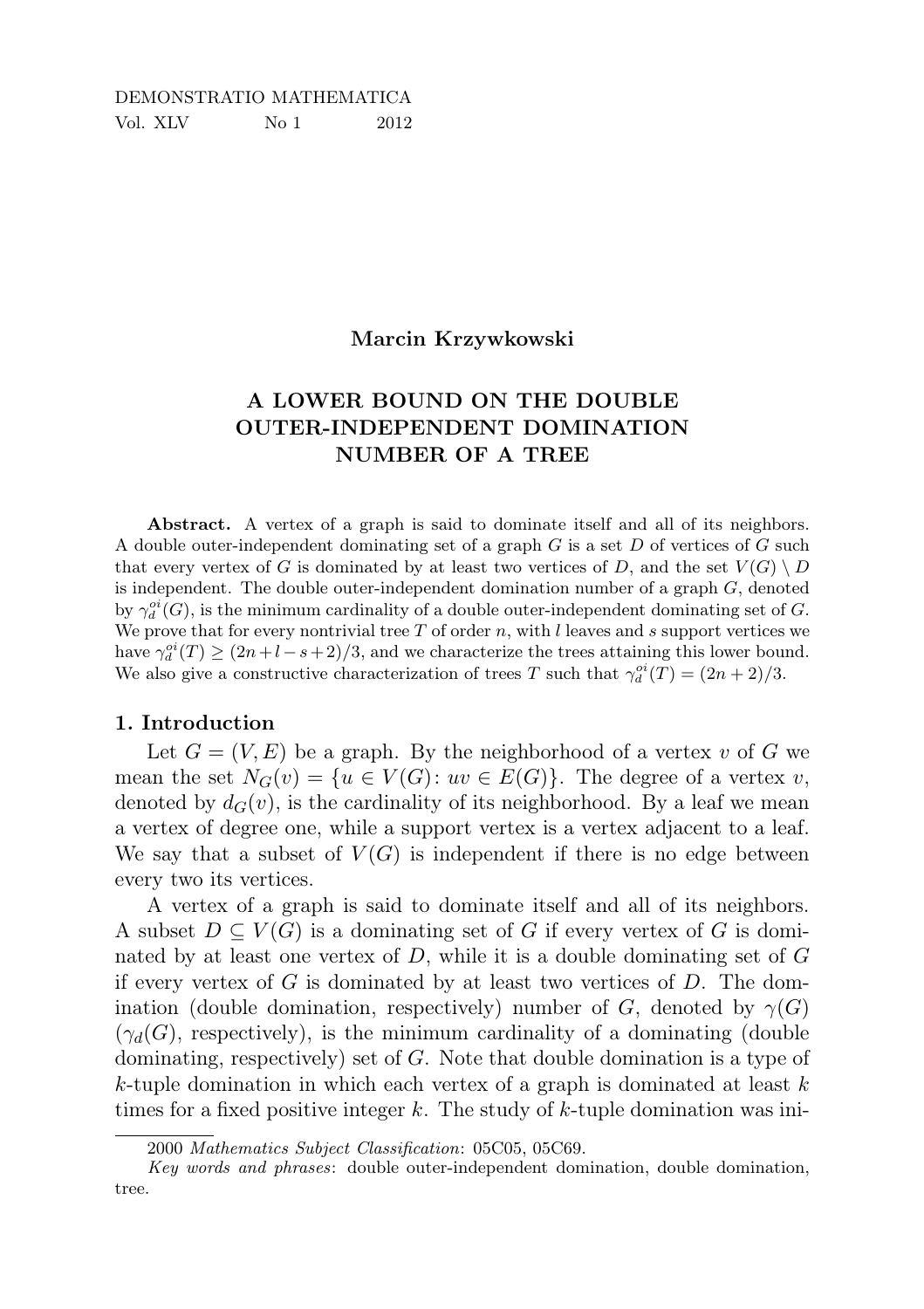tiated by Harary and Haynes [3]. For a comprehensive survey of domination in graphs, see [4, 5].

A subset  $D \subseteq V(G)$  is a double outer-independent dominating set, abbreviated DOIDS, of  $G$  if every vertex of  $G$  is dominated by at least two vertices of D, and the set  $V(G) \setminus D$  is independent. The double outerindependent domination number of a graph G, denoted by  $\gamma_d^{oi}(G)$ , is the minimum cardinality of a double outer-independent dominating set of G. A double outer-independent dominating set of G of minimum cardinality is called a  $\gamma_d^{oi}(G)$ -set. Double outer-independent domination in graphs was introduced in [6].

Chellali and Haynes [2] proved the following lower bound on the total domination number of a tree. For every nontrivial tree  $T$  of order  $n$  with l leaves we have  $\gamma_t(T) \geq (n - l + 2)/2$ . They also characterized the extremal trees. Blidia, Chellali, and Favaron [1] established the following lower bound on the 2-domination number of a tree. For every nontrivial tree  $T$  of order *n* with l leaves we have  $\gamma_2(T) \geq (n+l+2)/3$ . The extremal trees were also characterized.

We prove the following lower bound on the double outer-independent domination number of a tree. For every nontrivial tree  $T$  of order  $n$ , with l leaves and s support vertices we have  $\gamma_d^{oi}(T) \ge (2n + l - s + 2)/3$ . We also characterize the trees attaining this lower bound. We also give a constructive characterization of trees T such that  $\gamma_d^{oi}(T) = (2n+2)/3$ .

#### 2. Results

Since the one-vertex graph does not have double outer-independent dominating set, in this paper, by a tree we mean only a connected graph with no cycle, and which has at least two vertices.

We begin with the following two straightforward observations.

**OBSERVATION 1.** Every leaf of a graph G is in every  $\gamma_d^{oi}(G)$ -set.

**OBSERVATION 2.** Every support vertex of a graph G is in every  $\gamma_d^{oi}(G)$ -set.

We show that if  $T$  is a nontrivial tree of order  $n$ , with  $l$  leaves and  $s$ support vertices, then  $\gamma_d^{oi}(T)$  is bounded below by  $(2n + l - s + 2)/3$ . For the purpose of characterizing the trees attaining this bound we introduce a family  $\mathcal T$  of trees  $T = T_k$  that can be obtained as follows. Let  $T_1$  be a path  $P_2$  with vertices labeled x and y, and let  $A(T_1) = \{x, y\}$ . Let H be a path  $P_3$  with leaves labeled u and z, and the support vertex labeled w. If k is a positive integer, then  $T_{k+1}$  can be obtained recursively from  $T_k$  by one of the following operations.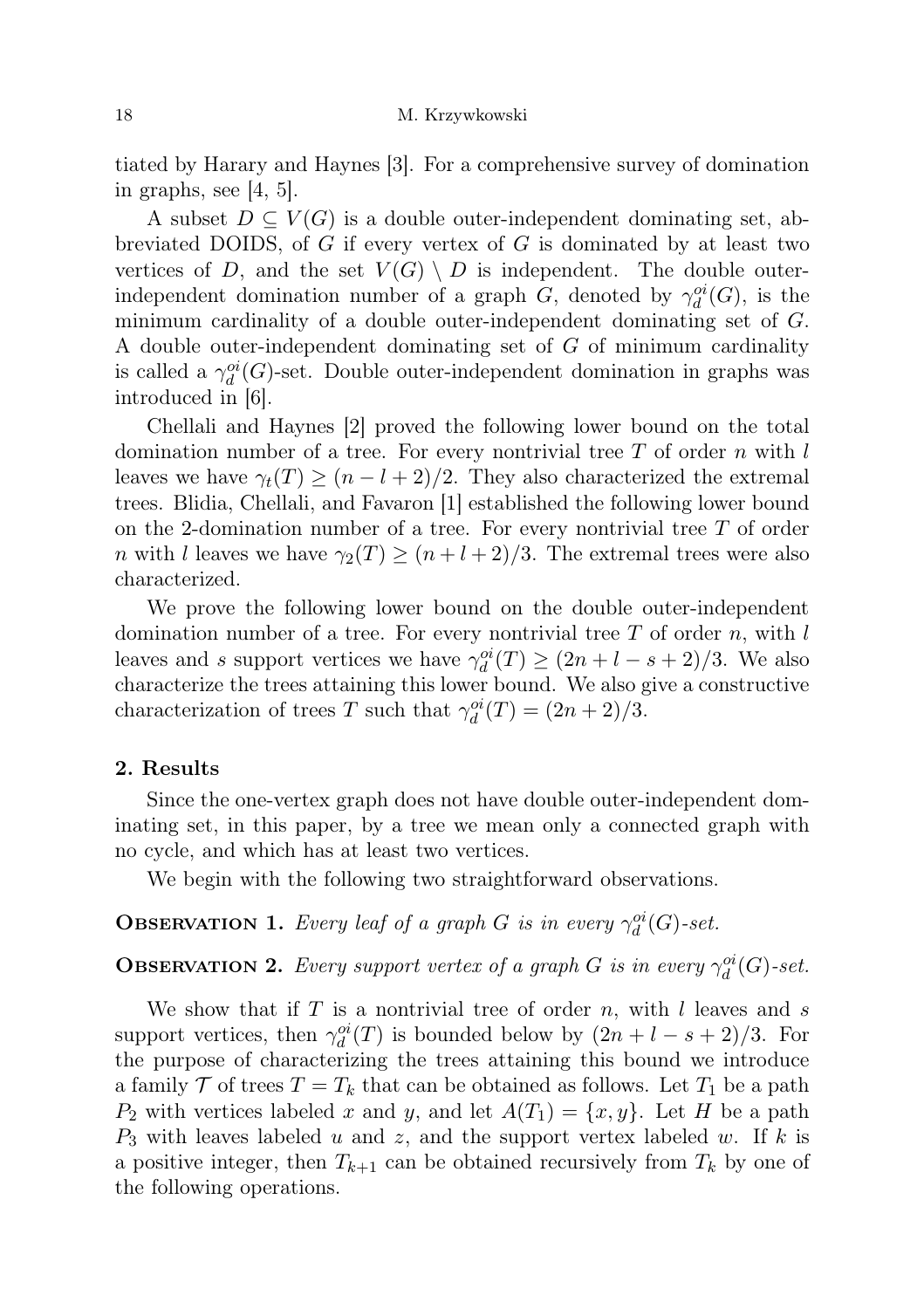- Operation  $\mathcal{O}_1$ : Attach a vertex v by joining it to any support vertex of  $T_k$ . Let  $A(T_{k+1}) = A(T_k) \cup \{v\}.$
- Operation  $\mathcal{O}_2$ : Attach a copy of H by joining u to a vertex of  $A(T_k)$  which has degree at least two. Let  $A(T_{k+1}) = A(T_k) \cup \{w, z\}.$
- Operation  $\mathcal{O}_3$ : Attach a copy of H by joining u to a leaf of  $T_k$  which is the only one leaf among neighbors of its neighbor. Let  $A(T_{k+1}) =$  $A(T_k) \cup \{w, z\}.$

Now we prove that for every tree T of the family T, the set  $A(T)$  defined above is a DOIDS of minimum cardinality equal to  $(2n + l - s + 2)/3$ .

**LEMMA 3.** If  $T \in \mathcal{T}$ , then the set  $A(T)$  defined above is a  $\gamma_d^{oi}(T)$ -set of size  $(2n+l-s+2)/3.$ 

**Proof.** We use the terminology of the construction of the trees  $T = T_k$ , the set  $A(T)$ , and the graph H defined above. To show that  $A(T)$  is a  $\gamma_d^{oi}(T)$ -set of cardinality  $(2n + l - s + 2)/3$  we use the induction on the number k of operations performed to construct T. If  $T = T_1 = P_2$ , then  $(2n + l - s)$  $(1+2)/3 = 2 = \gamma_d^{oi}(T)$ . Let  $k \geq 2$  be an integer. Assume that the result is true for every tree  $T' = T_k$  of the family  $\mathcal T$  constructed by  $k-1$  operations. Let n' mean the order of the tree  $T'$ ,  $l'$  the number of its leaves, and  $s'$  the number of support vertices. Let  $T = T_{k+1}$  be a tree of the family  $T$  constructed by k operations.

First assume that T is obtained from  $T'$  by operation  $\mathcal{O}_1$ . We have  $n = n' + 1$ . It is easy to see that  $A(T) = A(T') \cup \{v\}$  is DOIDS of the tree T. Of course,  $\gamma_d^{oi}(T) = \gamma_d^{oi}(T') + 1$ . If  $T' = P_2$ , then  $l = l'$  and  $s = s' - 1$ . We get  $\gamma_d^{oi}(T) = \gamma_d^{oi}(T') + 1 = (2n' + l' - s' + 2)/3 + 1 = (2n + l - s + 2)/3$ . If  $T' \neq P_2$ , then  $l = l' + 1$  and  $s = s'$ . Consequently,  $\gamma_d^{oi}(T) = \gamma_d^{oi}(T') + 1 =$  $\left(\frac{2n'+l'-s'+2}{3+1}=\frac{(2n+l-s+2)}{3}.$ 

Now assume that T is obtained from  $T'$  by operation  $\mathcal{O}_2$ . We have  $n = n' + 3$ ,  $l = l' + 1$ , and  $s = s' + 1$ . It is easy to see that  $\ddot{A}(T) = A(T')$  $\cup \{w, z\}$  is a DOIDS of the tree T. Let us observe that  $\gamma_d^{oi}(T) = \gamma_d^{oi}(T') + 2$ . Consequently,  $\gamma_d^{oi}(T) = \gamma_d^{oi}(T') + 2 = (2n' + l' - s' + 2)/3 = (2n + l - s + 2)/3.$ 

Now assume that T is obtained from T' by operation  $\mathcal{O}_3$ . We have  $n = n' + 3$ ,  $l = l'$ , and  $s = s'$ . Similarly as when considering operation  $\mathcal{O}_2$ we conclude that  $A(T)$  is a DOIDS of the tree T and  $\gamma_d^{oi}(T) = \gamma_d^{oi}(T') + 2$ . Consequently,  $\gamma_d^{oi}(T) = \gamma_d^{oi}(T') + 2 = (2n' + l' - s' + 2)/3 + 2 = (2n + l - 1)/3$  $(s + 2)/3$ .

Now we establish the main result, a lower bound on the double outerindepend-ent domination number of a tree together with the characterization of the extremal trees.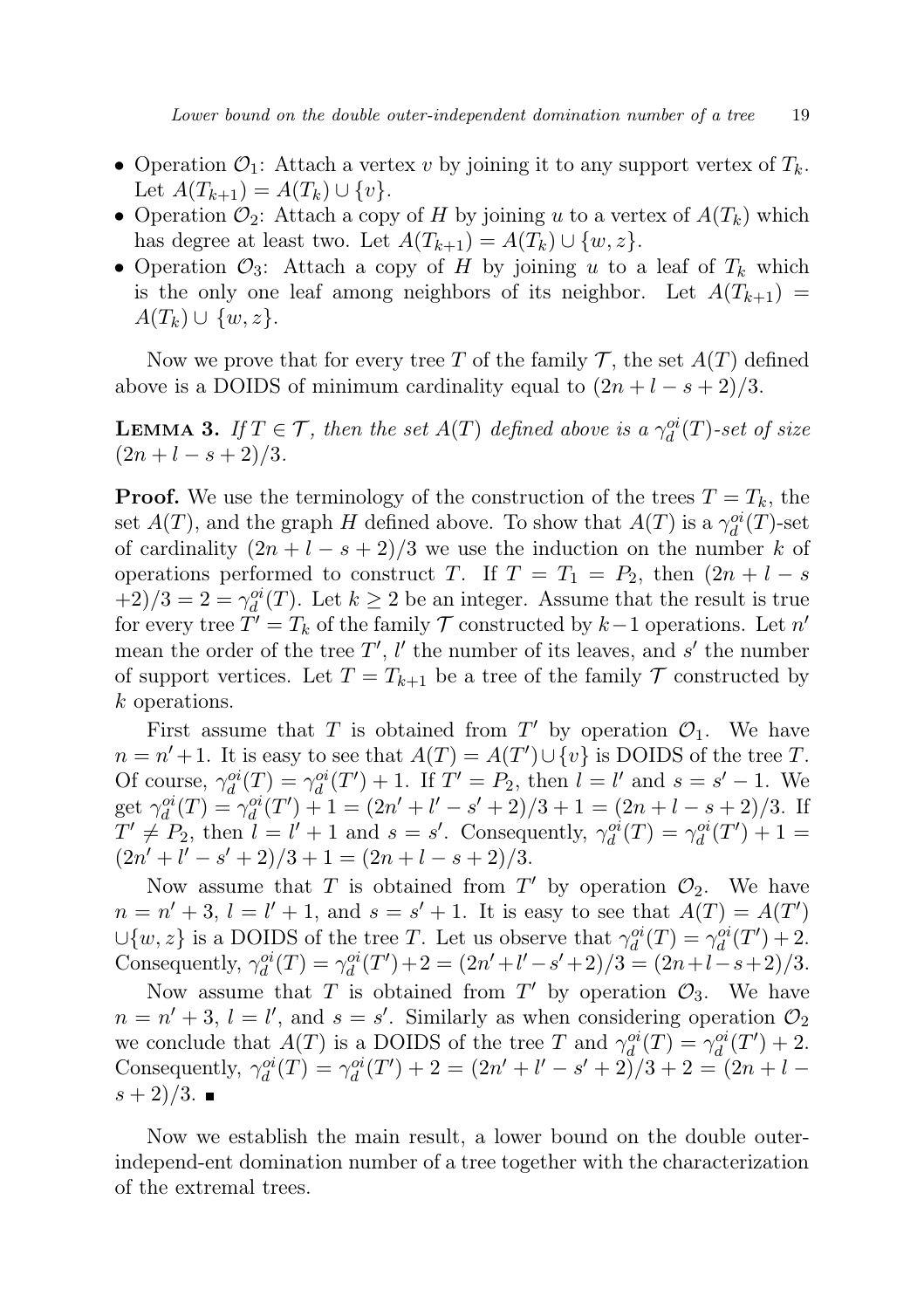**THEOREM 4.** If  $T$  is a tree of order n, with l leaves and s support vertices, then  $\gamma_d^{oi}(T) \ge (2n + l - s + 2)/3$  with equality if and only if  $T \in \mathcal{T}$ .

**Proof.** If diam(T) = 1, then  $T = P_2$ . Thus  $T \in \mathcal{T}$ , and by Lemma 3 we have  $\gamma_d^{oi}(T) = (2n + l - s + 2)/3$ . Now assume that  $\text{diam}(T) = 2$ . Thus T is a star  $K_{1,m}$ . If  $T = P_3$ , then  $T \in \mathcal{T}$  as it can be obtained from  $P_2$  by operation  $\mathcal{O}_1$ . If T is different than  $P_3$ , then it is easy to see that T can be obtained from  $P_3$  by a proper number of operations  $\mathcal{O}_1$ . Thus every star T belongs to the family  $\mathcal{T}$ , and by Lemma 3 we have  $\gamma_d^{oi}(T) = (2n + l - s + 2)/3$ . Now assume that  $\text{diam}(T) = 3$ . Thus T is a double star. Observations 1 and 2 imply that every DOIDS of the tree T contains all leaves and all support vertices. Therefore the set  $V(T)$  is the only one DOIDS of the tree T. This implies that  $\gamma_d^{oi}(T) = n$ . We have  $l = n-2$  and  $s = 2$ . Consequently,  $(2n+l-s+2)/3 = (2n+n-2-2+2)/3 = (3n-2)/3 = n-2/3 < n = \gamma_d^{oi}(T),$ whence  $T \notin \mathcal{T}$ .

Now assume that  $\text{diam}(T) \geq 4$ . Thus the order of the tree T is an integer  $n \geq 5$ . If  $T \in \mathcal{T}$ , then by Lemma 3 we have  $\gamma_d^{oi}(T) = (2n + l - s + 2)/3$ . The result we obtain by the induction on the number  $n$ . Assume that the theorem is true for every tree T' of order  $n' < n$ , with l' leaves and s' support vertices.

First assume that some support vertex of  $T$ , say  $x$ , is adjacent to at least two leaves. One of them let us denote by y. Let  $T' = T - y$ . We have  $n' = n - 1$ ,  $l' = l - 1$ , and  $s' = s$ . Of course,  $\gamma_d^{oi}(T') = \gamma_d^{oi}(T) - 1$ . Now we get  $\gamma_d^{oi}(T) = \gamma_d^{oi}(T') + 1 \ge (2n' + l' - s' + 2)/3 + 1 = (2n - 2 + l - 1)$  $-s+2+3/3 = (2n+l-s+2)/3$ . If  $\gamma_d^{oi}(T) = (2n+l-s+2)/3$ , then obviously  $\gamma_d^{oi}(T') = (2n' + l' - s' + 2)/3$ . By the inductive hypothesis we have  $T' \in \mathcal{T}$ . The tree T can be obtained from T' by operation  $\mathcal{O}_1$ . Thus  $T \in \mathcal{T}$ . Henceforth, we assume that every support vertex of T is adjacent to exactly one leaf.

We now root T at a vertex r of maximum eccentricity diam $(T)$ . Let t be a leaf at maximum distance from  $r, v$  be the parent of  $t, u$  be the parent of v, and w be the parent of u in the rooted tree. By  $T_x$  let us denote the subtree induced by a vertex  $x$  and its descendants in the rooted tree T. We distinguish between the following two cases:  $d_T(u) \geq 3$  and  $d_T(u) = 2.$ 

**Case 1.**  $d_T(u) \geq 3$ . First assume that u has a child  $b \neq v$  that is a support vertex. Let  $T' = T - T_v$ . We have  $n' = n - 2$ ,  $l' = l - 1$ , and  $s' = s - 1$ . Let D be any  $\gamma_d^{oi}(T)$ -set. By Observations 1 and 2 we have  $t, v, b \in D$ . If  $u \in D$ , then it is easy to observe that  $D \setminus \{v, t\}$  is a DOIDS of the tree T'. Now assume that  $u \notin D$ . We have  $d_T(u) \geq 3$ , thus  $d_{T'}(u) \geq 2$ . Since  $V(T) \setminus D$  is independent, every neighbor of u belongs to the set D.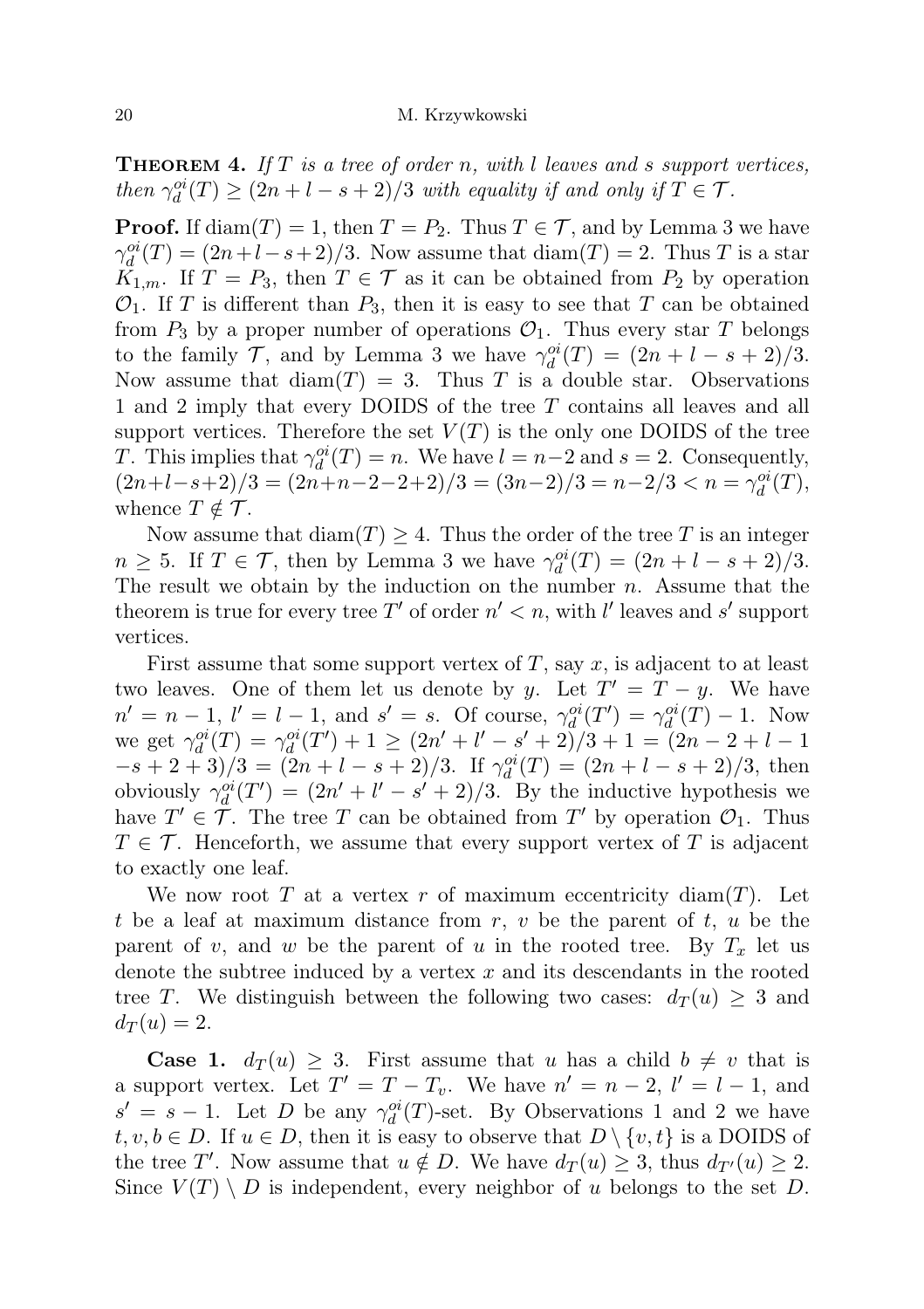Let us observe that  $D \setminus \{v, t\}$  is a DOIDS of the tree T' as u has at least two neighbors in  $D \setminus \{v, t\}$ . Now we conclude that  $\gamma_d^{oi}(T') \leq \gamma_d^{oi}(T) - 2$ . We get  $\gamma_d^{oi}(T) \geq \gamma_d^{oi}(T') + 2 \geq (2n' + l' - s' + 2)/3 + 2 = (2n - 4 + l - 1 - s + 1 + 2 + 6)/3$  $=(2n+l-s+4)/3$  >  $(2n+l-s+2)/3$ .

Now assume that  $v$  is the only one support vertex among the descendants of u. Thus u is a parent of a leaf, say x. Let  $T' = T - T_x$ . We have  $n' = n - 1$ ,  $l' = l - 1$ , and  $s' = s - 1$ . Let D be a  $\gamma_d^{oi}(T)$ -set. By Observations 1 and 2 we have  $x, u, v \in D$ . It is easy to observe that  $D \setminus \{x\}$  is a DOIDS of the tree T'. This implies that  $\gamma_d^{oi}(T') \leq \gamma_d^{oi}(T) - 1$ . Now we get  $\gamma_d^{oi}(T) \geq$  $\gamma_d^{oi}(T')+1 \geq (2n'+l'-s'+2)/3+1 = (2n-2+l-1-s+1+2+3)/3$  $=(2n+l-s+3)/3$  >  $(2n+l-s+2)/3$ , whence  $T \notin \mathcal{T}$ .

**Case 2.**  $d_T(u) = 2$ . The parent of w let us denote by d. Let D be any  $\gamma_d^{oi}(T)$ -set. By Observations 1 and 2 we have  $t, v \in D$ . If  $u \notin D$ , then  $w \in D$ as  $V(T) \setminus D$  is independent. Let  $T' = T - T_u$ . We have  $n' = n - 3$ . It is easy to see that  $D \setminus \{v, t\}$  is a DOIDS of the tree T'. Now assume that  $u \in D$ . If  $w \in D$ , then no neighbor of w besides u belongs to the set D, otherwise  $D \setminus \{u\}$  is a DOIDS of the tree T, a contradiction to the minimality of D. It is easy to observe that  $D \cup \{d\} \setminus \{u, v, t\}$  is a DOIDS of the tree T'. If  $w \notin D$ , then it is easy to see that  $D \cup \{w\} \setminus \{u, v, t\}$  is a DOIDS of the tree T'. Now we conclude that  $\gamma_d^{oi}(T') \leq \gamma_d^{oi}(T) - 2$ . We consider the following two possibilities:  $d_T(w) = 2$  and  $d_T(w) \geq 3$ .

First assume that  $d_T(w) = 2$ . We have  $l' = l$ . If d is adjacent to a leaf in T, then  $s' = s - 1$ . Consequently,  $\gamma_d^{oi}(T) \geq \gamma_d^{oi}(T') + 2 \geq (2n' + l' - s')$  $+2)/3+2 = (2n-6+l-s+1+2+6)/3 = (2n+l-s+3)/3 > (2n+l-s+2)/3.$ Now assume that d is not adjacent to any leaf in T. Thus  $s' = s$ . Now we get  $\gamma_d^{oi}(T) \ge \gamma_d^{oi}(T') + 2 \ge (2n' + l' - s' + 2)/3 + 2 = (2n - 6 + l - s + 2)$  $+(6)/3 = (2n + l - s + 2)/3$ . If  $\gamma_d^{oi}(T) = (2n + l - s + 2)/3$ , then obviously  $\gamma_d^{oi}(T') = (2n' + l' - s' + 2)/3$ . By the inductive hypothesis we have  $T' \in \mathcal{T}$ . The tree T can be obtained from T' by operation  $\mathcal{O}_3$ . Thus  $T \in \mathcal{T}$ .

Now assume that  $d_T(w) \geq 3$ . We have  $l' = l - 1$  and  $s' = s - 1$ . Now we get  $\gamma_d^{oi}(T) \ge \gamma_d^{oi}(T') + 2 \ge (2n' + l' - s' + 2)/3 + 2 = (2n - 6 + l - 1)$  $-s+1+2+6/3 = (2n+l-s+2)/3$ . If  $\gamma_d^{oi}(T) = (2n+l-s+2)/3$ , then obviously  $\gamma_d^{oi}(T') = (2n' + l' - s' + 2)/3$ . By the inductive hypothesis we have  $T' \in \mathcal{T}$ . The tree T can be obtained from T' by operation  $\mathcal{O}_3$ . Thus  $T \in \mathcal{T}$ .

Since the number of leaves of a tree is greater than or equal to the number of its support vertices, we get the following corollary.

**COROLLARY 5.** For every tree T we have  $\gamma_d^{oi}(T) \geq (2n+2)/3$ .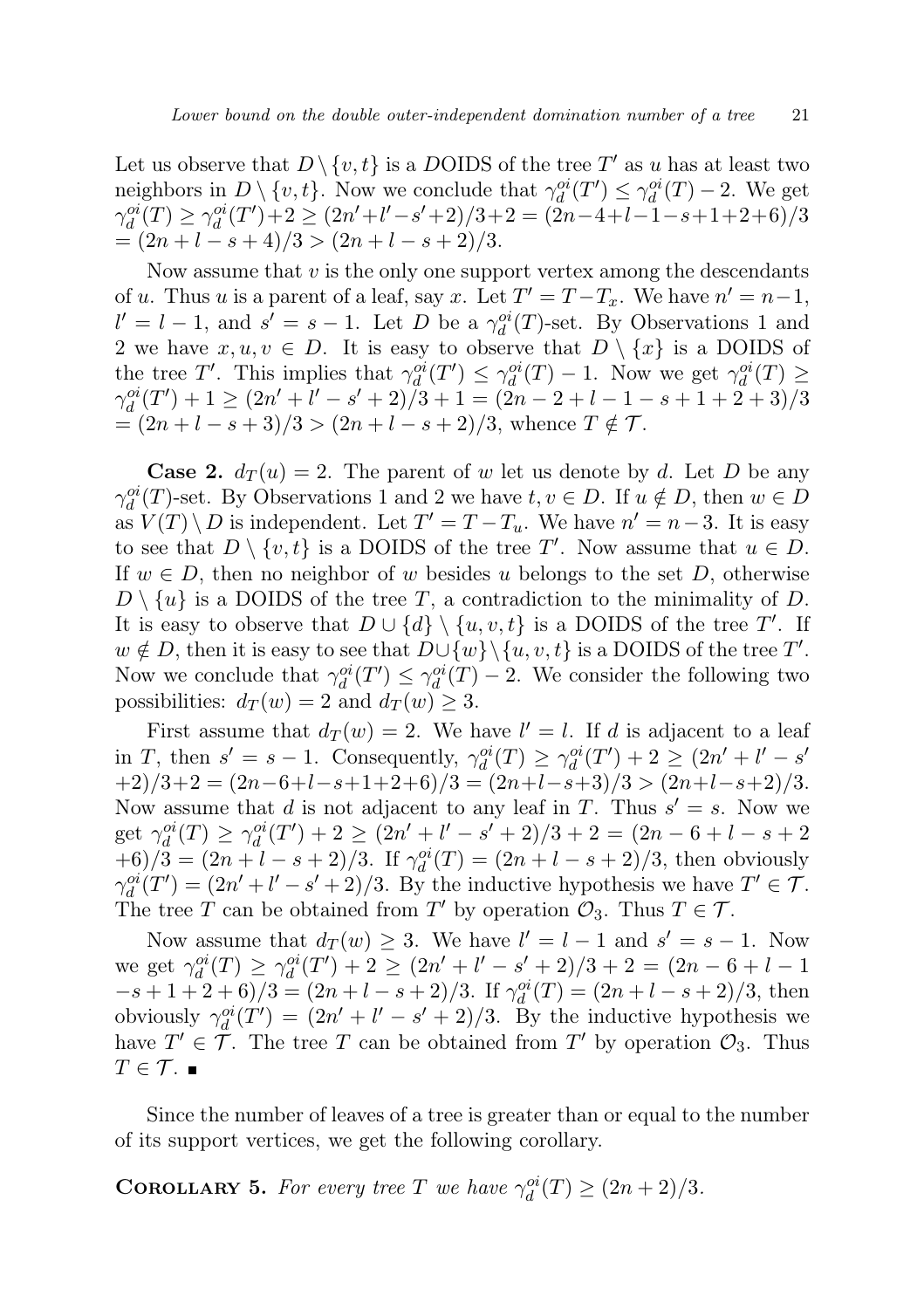Now we characterize the trees attaining this bound. For this purpose we introduce a family  $\mathcal F$  of trees  $T = T_k$  that can be obtained as follows. Let  $T_1$ be a path  $P_2$  with vertices labeled x and y, and let  $B(T_1) = \{x, y\}$ . Let H be a path  $P_3$  with leaves labeled u and z, and the support vertex labeled w. If k is a positive integer, then  $T_{k+1}$  can be obtained recursively from  $T_k$  by one of the following operations.

- Operation  $\mathcal{X}_1$ : Attach a copy of H by joining u to a vertex of  $B(T_k)$  which has degree at least two. Let  $B(T_{k+1}) = B(T_k) \cup \{w, z\}.$
- Operation  $\mathcal{X}_2$ : Attach a copy of H by joining u to a leaf of  $T_k$  which is the only one leaf among neighbors of its neighbor. Let  $B(T_{k+1}) =$  $B(T_k) \cup \{w, z\}.$

Now we prove that for every tree T of the family F, the set  $B(T)$  defined above is a DOIDS of minimum cardinality equal to  $(2n+2)/3$ .

**LEMMA 6.** If  $T \in \mathcal{F}$ , then the set  $B(T)$  defined above is a  $\gamma_d^{oi}(T)$ -set of size  $(2n+2)/3$ .

**Proof.** The definitions of the families  $\mathcal{T}$  and  $\mathcal{F}$  imply that  $\mathcal{F} \subseteq \mathcal{T}$ . Thus  $T \in \mathcal{T}$ . By Lemma 3, the set  $A(T) = B(T)$  is a  $\gamma_d^{oi}(T)$ -set of size  $(2n + l - s)$  $+2/3$ . Obviously, for  $T_1 = P_2$  we have  $l = s$ . Let us observe that performing neither the operation  $\mathcal{X}_1$  nor the operation  $\mathcal{X}_2$  disturbs the equality  $l = s$ . Therefore  $l = s$ , and consequently,  $(2n + l - s + 2)/3 = (2n + 2)/3$ .

Now we prove a lower bound on the double outer-independent domination number of a tree in terms of the number of vertices, together with the characterization of the extremal trees.

**THEOREM 7.** If T is a tree of order n, then  $\gamma_d^{oi}(T) \geq (2n+2)/3$  with equality if and only if  $T \in \mathcal{F}$ .

**Proof.** The bound is true by Corollary 5. If  $T \in \mathcal{F}$ , then by Lemma 6 we have  $\gamma_d^{oi}(T) = (2n+2)/3$ . Now assume that for a tree T we have  $\gamma_d^{oi}(T) =$  $(2n + 2)/3$ . The number of leaves of every tree is greater than or equal to the number of its support vertices, thus  $l \geq s$ . By Theorem 4 we have  $\gamma_d^{oi}(T) \ge (2n + l - s + 2)/3$ . This implies that  $l = s$ . We have  $\gamma_d^{oi}(T) =$  $(2n+2)/3 = (2n+l-s+2)/3$ . By Theorem 4 we have  $T \in \mathcal{T}$ . Suppose that T is obtained from  $T_1 = P_2$  in a way such that the operation  $\mathcal{O}_1$  is used at least once. Let us observe that  $l > s$  as  $l(P_2) = s(P_2)$ , the operation  $\mathcal{O}_1$  increases l not changing s, and the operations  $\mathcal{O}_2$  and  $\mathcal{O}_3$  do not disturb the equality  $l = s$ . This is a contradiction to that  $l = s$ . Therefore the operation  $\mathcal{O}_1$  was not used to obtain the tree T. Since the operations  $\mathcal{O}_2$ and  $\mathcal{O}_3$  are identical to operations  $\mathcal{X}_1$  and  $\mathcal{X}_2$ , respectively, we conclude that  $T \in \mathcal{F}$ .